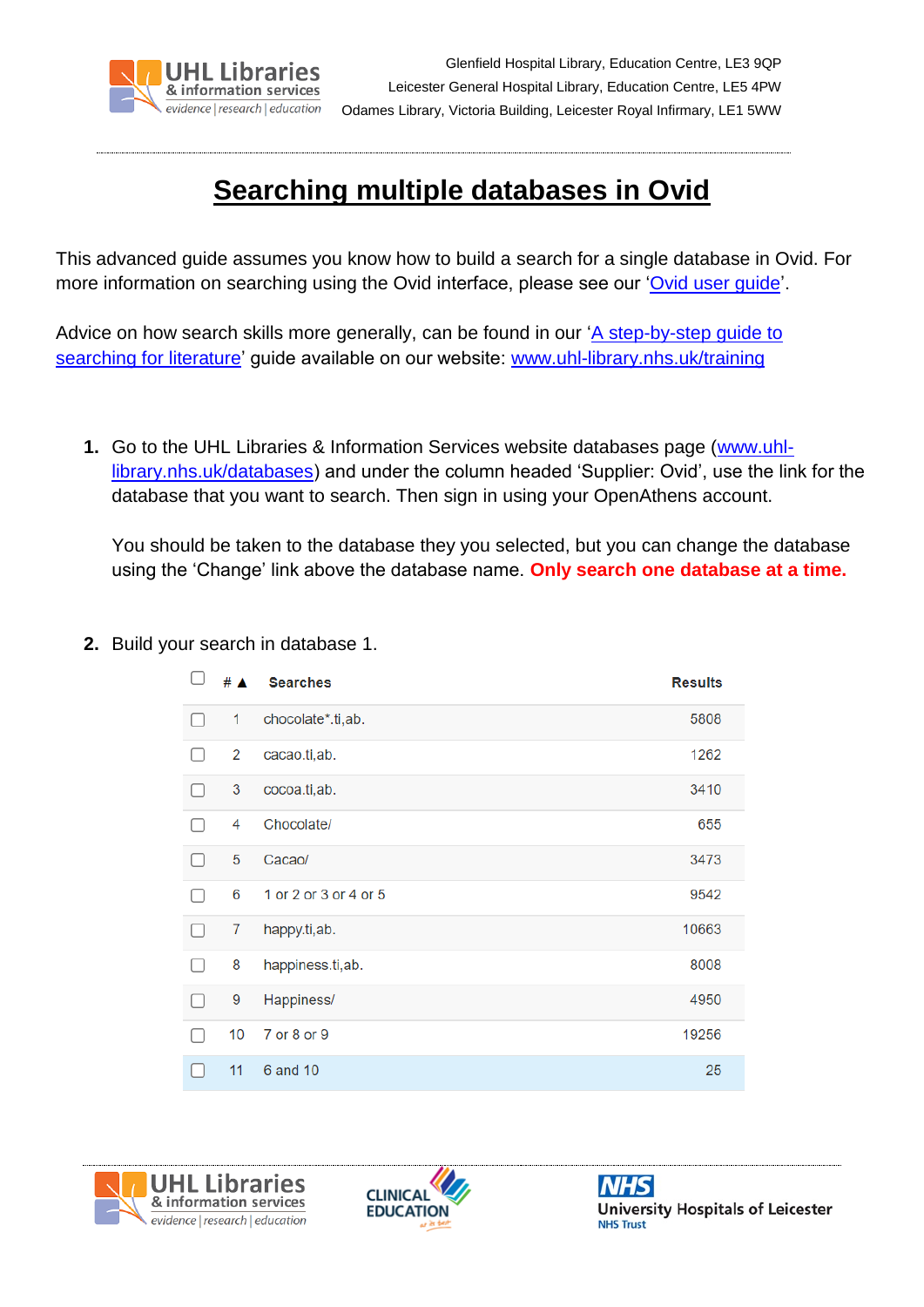**3.** Add the line '**X use medall'**, where '**X**' is the last combined line of the strategy for the first database. **The text in red is a database name code, and it changes depending on the database you have used**. In this case it was Medline ALL. For a full list of database name codes, please see the [end of the guide.](#page-4-0)



**4.** Go to the search bar and click "**Change".**

|                          |                                                                | Basic Search   Find Citation   Sea   Tools   Search Fields   Advanced Search   Multi-Field Search                    |
|--------------------------|----------------------------------------------------------------|----------------------------------------------------------------------------------------------------------------------|
|                          | 1 Resource selected   Hide   Change                            | Ovid MEDLINE(R) and Epub Ahead of Print, In-Process & Other Non-Indexed Citations and Daily 1946 to October 02, 2020 |
| Enter keyword or phrase  | $\bullet$ Keyword $\circ$ Author $\circ$ Title $\circ$ Journal |                                                                                                                      |
| (* or \$ for truncation) |                                                                | Search<br>Expand Term Finder ▶                                                                                       |
|                          | $\blacktriangleright$ Limits (expand)                          | Map Term to Subject Heading<br>Include Multimedia                                                                    |

**5.** Select your next chosen database (again, just one). Click **"Run Search". DO NOT CLICK "OK".**

If you do, it will wipe your strategy. If you click back in your browser, it should return to the last step, but don't rely on it. You can save before this step if you think it's a risk.

| Select Resource(s) to search:                                        |                  |                     |
|----------------------------------------------------------------------|------------------|---------------------|
| <b>All Resources</b>                                                 |                  |                     |
| Books@Ovid February 28, 2022                                         |                  | 0                   |
| Journals@Ovid Full Text March 03, 2022                               |                  | 0                   |
| □ Your Journals@Ovid                                                 |                  | 0                   |
| AMED (Allied and Complementary Medicine) 1985 to February 2022       |                  | A                   |
| 2 Embase 1974 to 2022 March 03                                       |                  | $\mathbf \theta$    |
| Ovid Emcare 1995 to 2022 Week 8                                      |                  | 0                   |
| □ HMIC Health Management Information Consortium 1979 to January 2022 |                  | $\mathbf \Omega$    |
| Ovid MEDLINE(R) ALL 1946 to March 03, 2022                           |                  | A                   |
| □ Social Policy and Practice 202201                                  |                  | $\mathbf{a}$        |
|                                                                      |                  |                     |
| <b>Run Search</b><br>Cancel                                          | <b>Add Group</b> | <b>Delete Group</b> |

UHL Libraries & Information Services | OVID multiple databases guide | Page 2 of 5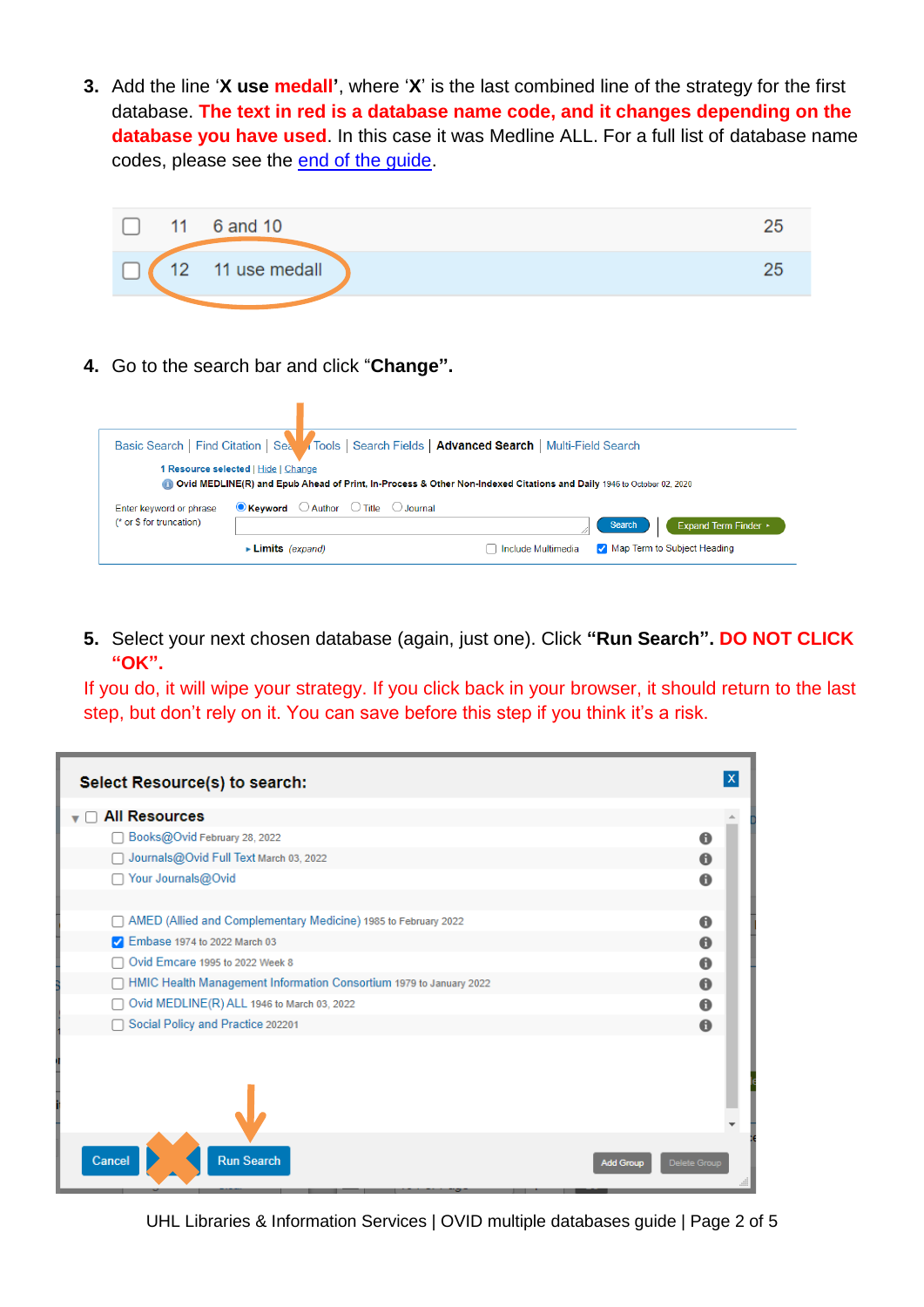**Your final line will now show 0 results – do not panic! This is because it is 'fixed' to database 1 and you've just run it in database 2. It will come back in a few steps.**

**6.** Translate the search for the second database below the existing search lines. You can copy and paste the keyword lines as they are, **but you will need to search for subject headings again**. This is because different databases use different subject headings (the only exception is Embase and Emcare).

| 12 | [11 use medall]                        | 0     |
|----|----------------------------------------|-------|
| 13 | chocolate*.ti,ab.                      | 7655  |
| 14 | cacao.ti,ab.                           | 1320  |
| 15 | cocoa.ti,ab.                           | 3967  |
| 16 | chocolate/                             | 1945  |
| 17 | cocoa bean/                            | 132   |
| 18 | exp cocoa beverage/                    | 120   |
| 19 | cacao/                                 | 6852  |
| 20 | 13 or 14 or 15 or 16 or 17 or 18 or 19 | 12929 |
| 21 | happy.ti,ab.                           | 14823 |
| 22 | happiness.ti,ab.                       | 9426  |
| 23 | happiness/                             | 10566 |
| 24 | 21 or 22 or 23                         | 25958 |

**7.** Repeat step 3, but for the second strategy in database 2. In this case we are using Embase (1974 to yesterday), but remember to change the code as needed in the line '**X use oemezd'**.

| $\mathbf{1}$ | 23 | happiness/        | 10566 |
|--------------|----|-------------------|-------|
| $\Box$       |    | 24 21 or 22 or 23 | 25958 |
|              |    | 25 20 and 24      | 35    |
| I.           | 26 | 25 use oemezd     | 35    |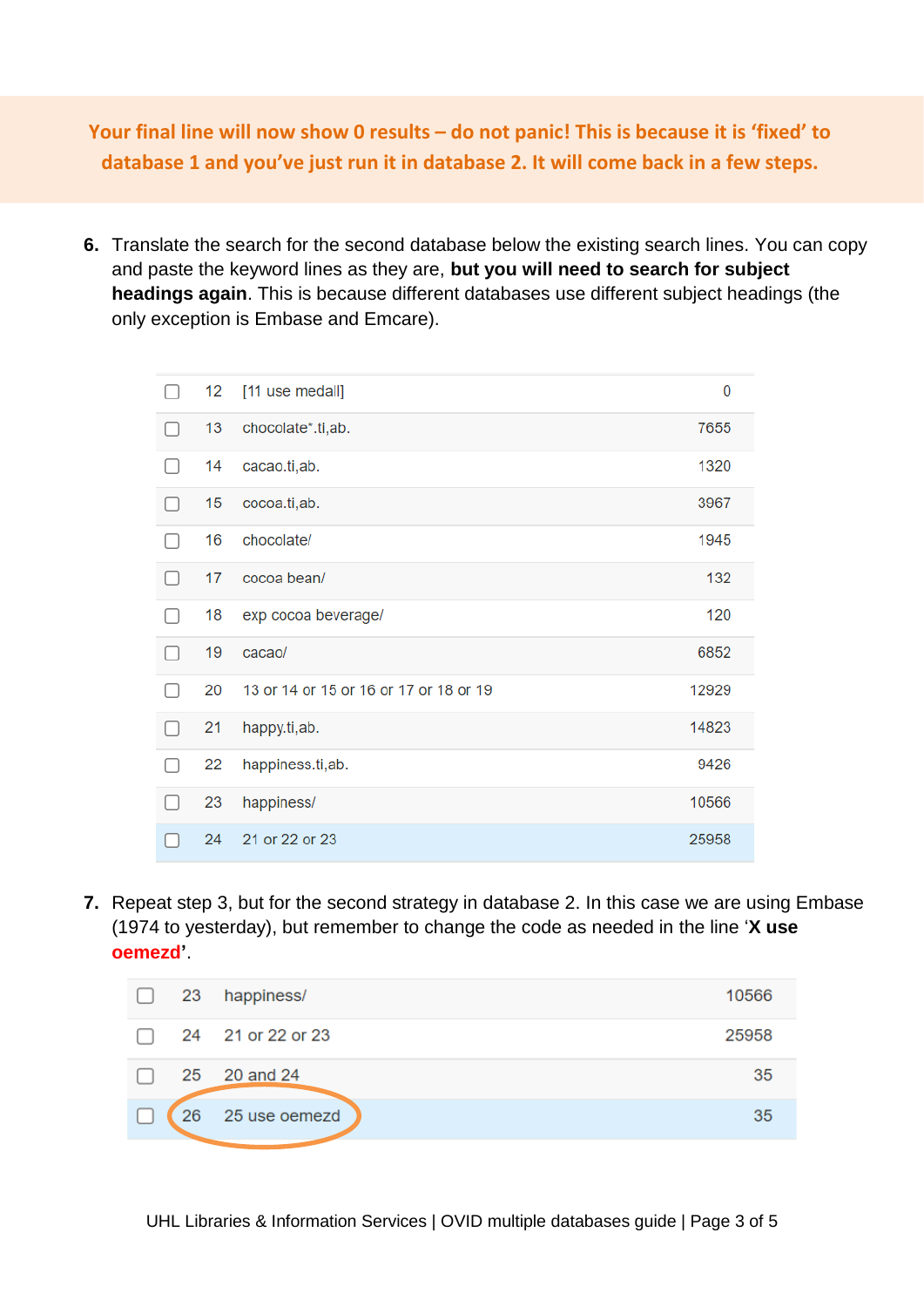**8.** Create one final OR line, which combines the final line from both strategies (**the lines starting 'use'**).



- **9.** Go to the search bar again and click "**Change"** (as in step 4). Select **both** databases you have searched. Click **"Run Search". DO NOT CLICK 'OK'.**
- **10.**Your search will now run on both databases, and some arrows will appear next to each search line. A deduplicate link will also appear. Click "**Deduplicate"**.

|      | 18 | exp cocoa beverage/                         | 120         | Advanced |
|------|----|---------------------------------------------|-------------|----------|
|      | 19 | $\blacktriangleright$ cacao/                | 10325       | Advanced |
|      | 20 | 13 or 14 or 15 or 16 or 17 or 18 or 19      | 22471       | Advanced |
|      | 21 | happy.ti,ab.                                | 25486       | Advanced |
|      | 22 | happiness.ti,ab.                            | 17434       | Advanced |
|      | 23 | happiness/                                  | 15516       | Advanced |
|      | 24 | 21 or 22 or 23                              | 45214       | Advanced |
|      | 25 | $\approx$ 20 and 24                         | 60          | Advanced |
|      | 26 | 25 use oemezd                               | 35          | Advanced |
|      | 27 | $\approx$ 12 or 26                          | 60          | Advanced |
| Save |    | Combine with:<br><b>AND</b><br>OR<br>Remove | Deduplicate |          |

**11.** Scroll to the bottom of the new screen and **select your final OR line**. It defaults to preferring records with an abstract, and the last database searched. You can change this if you want at the bottom of the screen.

| <b>Service</b> | 24 21 or 22 or 23           | 45214 | Advanced |
|----------------|-----------------------------|-------|----------|
|                | $\bigcirc$ 25 20 and 24     | 60    | Advanced |
|                | $\bigcirc$ 26 25 use oemezd | 35    | Advanced |
|                | 27 12 or 26                 | 60    | Advanced |

| <b>Edit Deduping Preferences</b> |                              |
|----------------------------------|------------------------------|
| <b>Field Preferences</b>         | <b>Database Preferences</b>  |
| Has Abstract                     | Embase<br>$\check{ }$<br>1.  |
| $\bigcirc$ Has Full Text         |                              |
| $\bigcirc$ Has Index Terms       | Ovid MEDLINE(R) $\vee$<br>2. |
| $\bigcirc$ No Field Preference   |                              |
| $\bigcirc$ Has Abstract          |                              |
| $\bigcirc$ Has Full Text         |                              |
| $\bigcirc$ Has Index Terms       |                              |
|                                  |                              |

UHL Libraries & Information Services | OVID multiple databases guide | Page 4 of 5